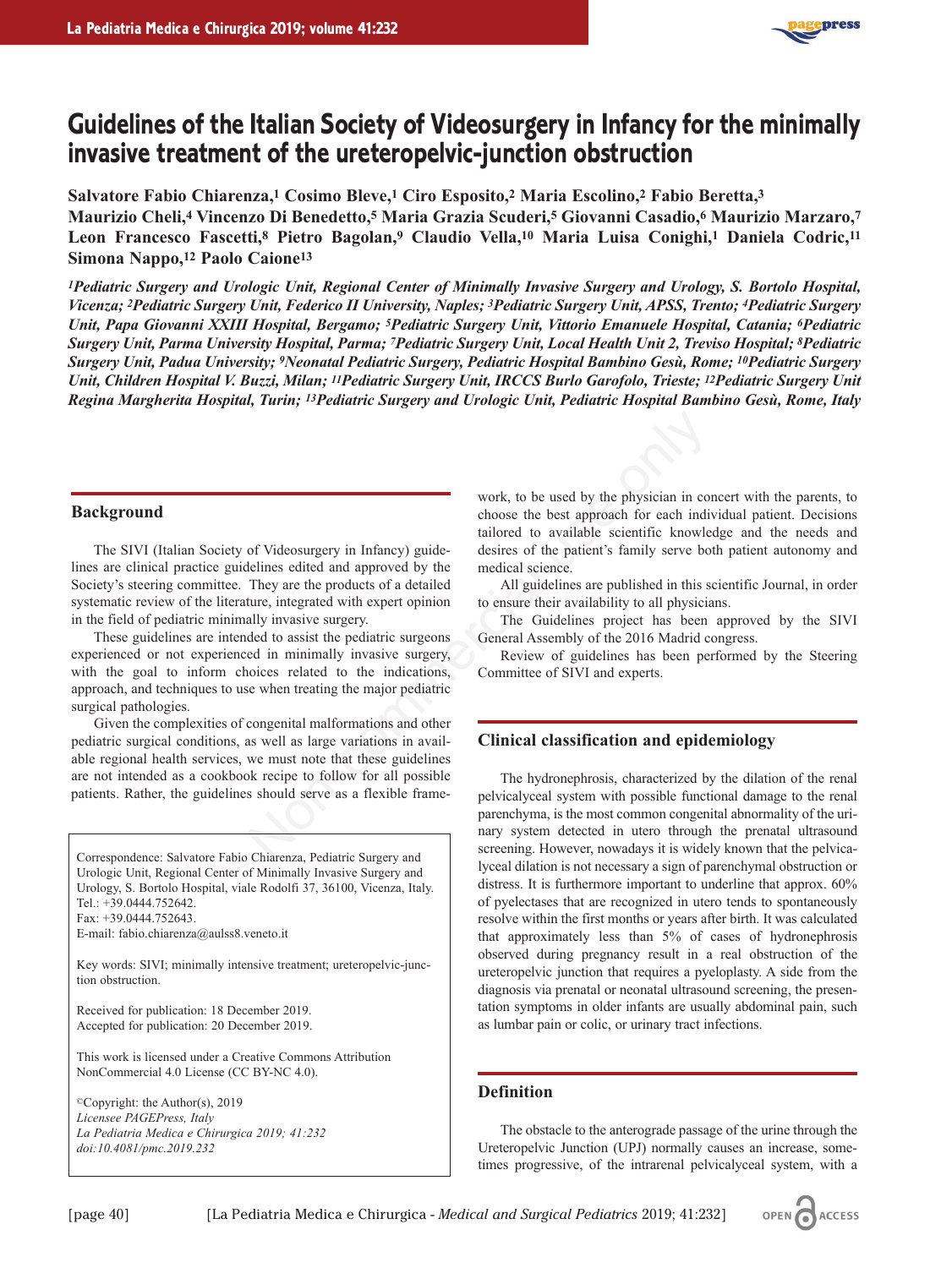

wide spectrum of variations noted for the reduction of the parenchymal function at the renal scintigraphy. It is not rare that the kidney function appears normal for a long period of time, sometimes the obstruction is so tightened that it determines the complete loss of function for the affected kidney. The etiology and pathogenesis at the base of the UPJ obstruction might vary: adynamic hypoplastic segment of the upper part of the junction and the proximal part of the ureter; valve leaflets; high insertion of the ureter in the renal pelvis; tortuous proximal ureter (corkscrew ureter); aberrant inferior pole vessels (extrinsic obstacle to the excretory duct). In 5-10% of cases of UPJ obstruction, a second abnormality of the urinary system is associated such as Vesicoureteral Reflux (VUR), Vesicoureteral Junction (VUJ) obstruction, homo- or contralateral non-obstructive and non-refluxing primary megaureter, contralateral multicystic dysplastic kidney.

## **Diagnosis**

In the last 2-3 decades, an important update in the diagnosis of pediatric hydronephrosis has consolidated, clearly differentiating from the diagnosis of hydronephrosis in adult patients. Blood chemistry exam: the blood chemistry exams for the renal function, and in particular the creatinine, are recommended especially if both kidneys are affected. Kidney and urinary tract ultrasonography: it represents the first morphological study, regardless of the patient's age. The ultrasonography scanning performed within 3-4 days after birth could falsely reassure on the recovery from hydronephrosis recognized in utero due to the neonatal dehydration with postnatal weight loss. Therefore, it is recommended to perform an ultrasonography 4-5 days after birth, normally between the 1st and 2nd week after birth. The most useful ultrasonography parameters are the renal longitudinal diameter, the parenchymal thickness at the mid-portion of the kidney and, most of all, the anteroposterior diameter (APD) of the pelvis at the hilum. This latter is far and away the most significant parameter, that is also necessary for the follow-up. Both kidneys need to be evaluated, also in the posterior projection. Attention needs to be paid in evaluating the possible calyceal dilation and the possible presence of monoor bilateral ureteral dilation. The presence of an homolateral dilated ureter might lead to different possible diagnoses, from UPJ obstruction, VUR, VUJ obstruction or primary megaureter. an important update in the diagnosis of<br>
as consolidated, clearly differentialiting<br>
dropen positive read scintigraphy<br>
dropen broads in adult patients. Blood<br>
chemistry exams for the renal function,<br>
marked with Techneti

#### **Micturating cystourethrogram**

This exam is useful to evaluate the potential presence of VUR or obstacle in bladder emptying, as in case of congenital valves of the posterior ureter. It needs to be performed under urinary antibacterial prophylaxis, with sterile urine. However, the exam is recommended if, at the ultrasonography scanning, dilated or echographyically visible ureter, overdistended bladder and/or with thickened walls, duplicated ureter or solitary kidney, or hyperechoic kidneys are noted also after the first weeks after birth. Nowadays the cystography or the cystosonography are not considered necessary studies in case of isolated single hydronephrosis with no other ultrasonographic pathological findings noted for the urinary tract. The indication for cystoscopy is questionable in case of simple bilateral hydronephrosis, with no ureteral dilation or other urinary abnormalities recognizable at the ultrasonography.

## **Dynamic renal scintigraphy**

OPEN ACCESS

The dynamic renal scintigraphy is a functional exam that uses the MAG3 radioisotope (marked with Technetium-99m) or, more

rarely, the DTPA, and it has become essential in the pediatric age to study the renal function and the excretory phase of the radio urine, through the evaluation of the renal radioisotope uptake and the pelvis drainage curves. In the initial phase of uptake, the parenchymal perfusion and the differential function of each kidney, that contributes in percentage to the global kidney function, are evaluated. The pelvic drainage phase is represented by a curve, whose inclination after the uptake represents the ureteropelvic drainage speed. In case of reduced or absent curve due to an altered ureteropelvic drainage, the furosemide stress test (0.5-1.0 mg/kg) is also performed: an insufficient drainage, i.e. a junction obstruction, is determined when the isotope half-time  $(T \frac{1}{2})$  in the renal pelvis region is >20 min. However, this exam partially depends on various factors such as the infant hydration, the renal function and the bladder filling, for which precise guidelines were issued by the European Society for Pediatric Nuclear Medicine. The renal scintigraphy is ideally recommended starting from the 3rd month after birth, when the renal development is completed, however, in selected cases, it can be performed starting from the 1st month after birth. The use of the technique in the neonatal period is less reliable.

#### **Static renal scintigraphy**

The scintigraphy performed with Dimercaptosuccinic Acid marked with Technetium-99m is used in case of coexisting VUR to verify the presence of renal scarring or in case of poorly-functioning unilateral kidney in order to decide to either opt for a possible nephrectomy or instead decide on a conservative renal treatment. A prompt diagnosis, by means of the above mentioned studies, is necessary in young infants with kidney with hyperechoic aspect at the ultrasonography, prenatal history of oligohydramnios, solitary hydronephrotic kidney, severe bilateral hydronephrosis (APD >20 mm), or abnormal bladder or with thickened walls, as in case of congenital posterior urethral valves. These conditions might predispose to progressive renal failure and to episodes of urosepsis also at the risk of the young patient's life.

## **Indication for surgery**

The surgery to remove the UPJ obstruction is indicated in case the hydronephrosis with obstruction to the urine flow is confirmed. Traditionally, the parameters that predict the obstruction are a differential renal function inferior to 40% and/or a flat elimination curve or an increase of  $T\frac{1}{2}$  > 20min. At the ultrasonography, a progressive increase of the pelvis APD or an ADP > 30mm with dilated calyces is considered significant (90% risk of surgical intervention). Clinical indications for surgery are also urinary tract infections and recurrent pain. Particular attention needs to be paid to the correct indication for surgery in hydronephrosis with intrarenal pelvis or with considerable calyceal involvement, in bilateral hydronephrosis and in solitary kidney.

## **Surgical approaches**

#### **Open surgery**

The Anderson–Hynes dismembered pyeloplasty or pyeloplasty with UPJ resection is perhaps still considered the gold standard however new minimally invasive video-laparoscopic techniques are rapidly gaining ground. The technique has a success rate of 95- 98%. During the first years of age, the retroperitoneal approach is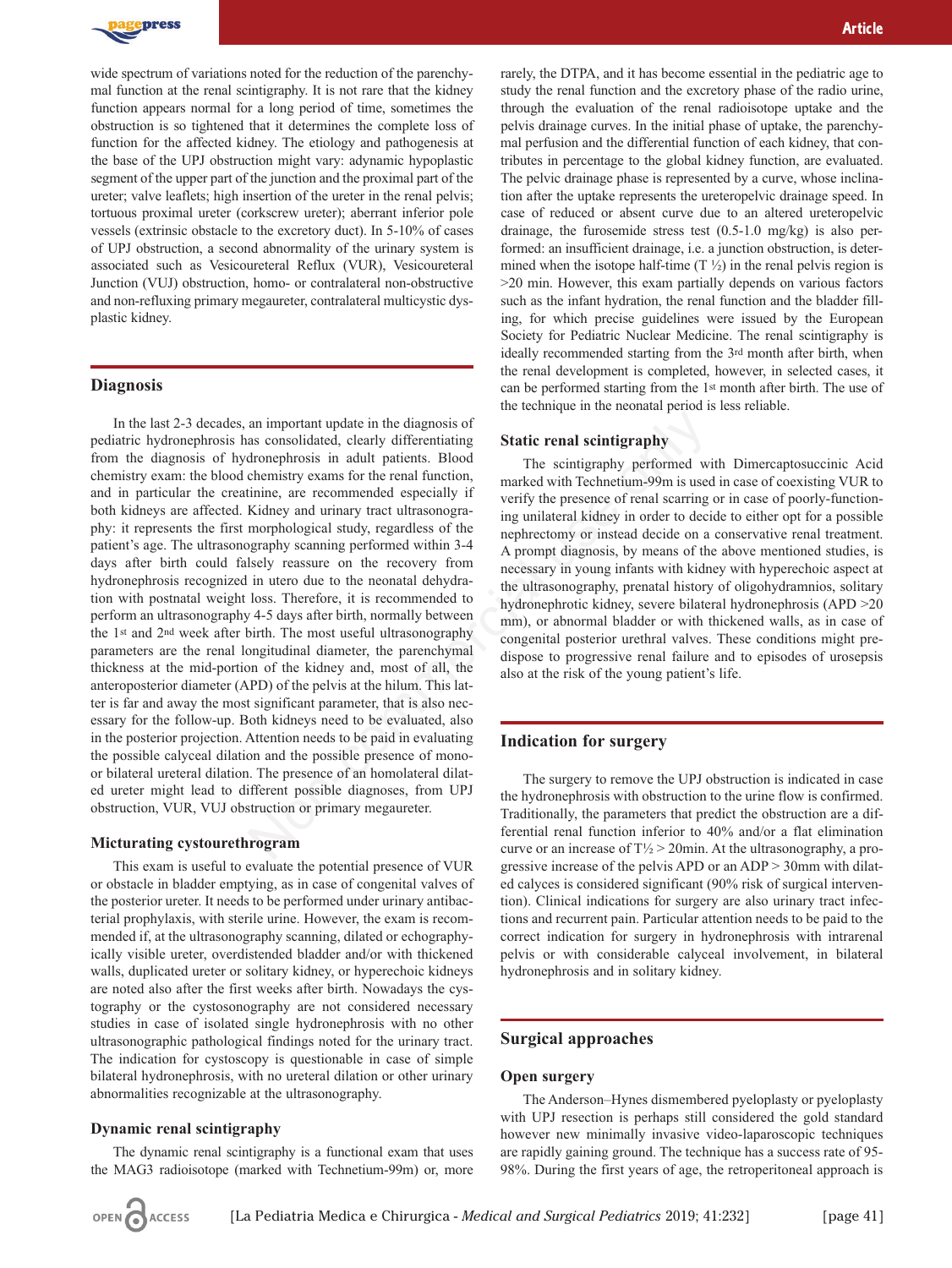normally used with subcostal incision or posterior lumbar incision or, even better, abdominal wall muscles splitting with direct access to the renal fossa and the UPJ. The resection of the junction and eventually of the exceeding pelvis is followed by the longitudinal spatulation of the proximal end of the proximal ureter and by the ureteropelvic bevelled anastomosis with half-running or long-term absorbable interrupted sutures (caliber 5/0 or 6/0 or 7/0). The application of a ureteropelvic transanastomotic catheter is optional. Different types of stent can be used, depending on the surgeon's preference: the Double-J stent and the nephrostomy ureteropelvic stent are the most used. It is possible to apply a decompressive temporary nephrectomy with optional drainage in the renal fossa. Usually, but not necessarily, a vesical catheter helps to maintain the upper urinary tract decompressed during the first 2-3 days after surgery. This technique is nowadays often performed via minimally invasive video-laparoscopic approach. Other pyeloplasty techniques are rarely used in young patients: Scardino-Prince pyeloplasty, Foley Y-V plasty, Culp-DeWeerd and the Fenger plasty (similar to the Y-V with longitudinal incision of the junction that is transversally resutured as in Heineke-Mikulicz). The ureterocalicostomy might be used in particular conditions such as in scarring at the level of the UPJ and hydronephrosis in horseshoe kidney. A prerequisite for the success of the ureterocalicostomy is the excision of a good part of the parenchyma to allow a good anastomosis between the calyceal and proximal ureter urethelium.

## **Minimally invasive surgery**

The minimally invasive surgery includes techniques that are recently obtaining a greater diffusion, substituting, for the most part, the traditional open techniques. It includes the laparoscopic and retroperitoneoscopic approaches to the UPJ, the one trocar assisted pyeloplasty, the laparoscopic vascular hitch procedure and the robot-assisted pyeloplasty.

## *Preoperative workup*

The blood exams that are normally required are: complete blood count, creatinine, electrolytes, coagulation tests and, eventually, blood type. Especially for the transperitoneal laparoscopic procedures, it is recommended to perform a bowel preparation with antifermenting drugs and laxatives and/or an enema within 24 hours before surgery. The surgery consent form should include information on the diagnosis, the recommended surgical procedure, the alternatives, the possible need for conversion. It is recommended to inform on the type of stent and catheters that will be used and ultimately on the possible complications such as bleeding, urinary leakage, urinary infections and risk of persistent obstruction with possible need for a second surgery.

## *Operating room preparation for the transperitoneal laparoscopic approach (pyeloplasty and vascular hitch)*

The patient is positioned on a lateral or semi-lateral position; the side opposed to the hydronephrotic one is positioned towards the edge of the surgical table. The surgeon stands in front of the patient, with the laparoscopic video tower positioned behind the patient. The laparoscopic instruments normally include: 2 needle holders, swab stick, graspers, surgical hook, mixters, aspirator-irrigator, monopolar and/or bipolar electrosurgical devices, and they can vary according to the operating surgeon's preference.

## *Operating room preparation for the retroperitoneoscopic approach*

The patient is positioned on a lateral decubitus with a soft pillow or roll under the contralateral flank in order to widen the space



between the costal margin and the iliac crest allowing the positioning of the laparoscopic ports. The surgeon and the assistant stand behind the patient, the surgical nurse stands next to them or at the feet and the laparoscopic video tower is positioned on the other side, i.e. towards the abdomen. The laparoscopic instruments are similar to those used in the transperitoneal access.

#### *Surgical technique: laparoscopic pyeloplasty*

A 5- or 10-mm trocar is normally used at the umbilical level, eventually with balloon (Hasson trocar), for a 5- or 10-mm optic (possibly 30-degree) and two 3- or 5-mm ports for the instruments. These latter need to be positioned in order to obtain the correct triangulation of the laparoscopic instruments. Sometimes a third port might be necessary (for example to lift the liver lobe during the right pyeloplasty or to suspend the anastomosis). On the left side, more frequently a transmesocolic window is sufficient to reach the retroperitoneal space and then perform the pyeloplasty or vascular hitch. On the right side, it might be more often necessary to mobilize the hepatic flexure of colon to access the renal fossa in correspondence with the UPJ. The Anderson-Hynes pyeloplasty is then performed similarly to the open procedure, with junction resection, proximal ureter spatulation and a bevelled anastomosis. The intracorporeal suture normally requires a certain degree of laparoscopic expertise and it can be performed with two halves running or interrupted sutures, using long-term absorbable monofilament or braided threads, normally 5/0 or 6/0. The application of the internal ureteropelvic Double J stent is not mandatory however it is often used to secure the pelvic drainage during the immediate postoperative period. The stent can be inserted with various methods, generally with the anterograde insertion through a laparoscopic port or percutaneously on a needle cannula or sometimes also cystoscopically. At the end of the procedure, the peritoneal window is normally closed even though there are no supporting scientific evidences. A drainage is normally positioned in the renal fossa coming out from a slanting percutaneous counteropening or from the most distal laparoscopic port. cular conditions such as in scarring<br>
Hynes pyeloplaty is then performed sin<br>
the ureterocalicostomy is the exci-<br>
the ureterocalicostomy is the exci-<br>
the ureterocalicostomy is the exci-<br>
the ureterocalicostomy is the exc

#### *Surgical technique: retroperitoneoscopic pyeloplasty*

In most cases, two 3- or 5-mm surgical ports and one port for the 5- or 10-mm optical system suffice. A 0- or 30-degree optical system is used according to the operator's preference. An 8-12 mm skin incision is made at the apex or below the 12<sup>th</sup> rib: the peritoneum is accessed via blunt dissection, with the psoas muscle providing guide and orientation. As the retroperitoneum is a virtual cavity, in order to develop a sufficient working space, moist gauzes or more rarely an air-inflated balloon are introduced through the first incision (the longest) following the technique introduced by Gaur. In older patients, finger dissection can be performed. A great attention needs to be paid in order to avoid the perforation of the parietal peritoneum and the following gas leak inside the peritoneum with consequent difficulty in creating the working space. Once sufficient retroperitoneal space is created, the kidney appears suspended and attached to the peritoneum upwards and the pelvis appears inferiorly with the ureter running on top of the psoas; two-three 3- or 5-mm working trocars are then introduced. Once the UPJ is bluntly isolated, the Anderson-Hynes dismembered pyeloplasty can be performed observing the already described principles and surgical timing. Normally the retroperitoneal video-laparoscopic procedure is more demanding due to the reduced working space and the need for a high-level expertise in MIS. Technically, the following steps are identified, even though they can vary according to the operator's experience and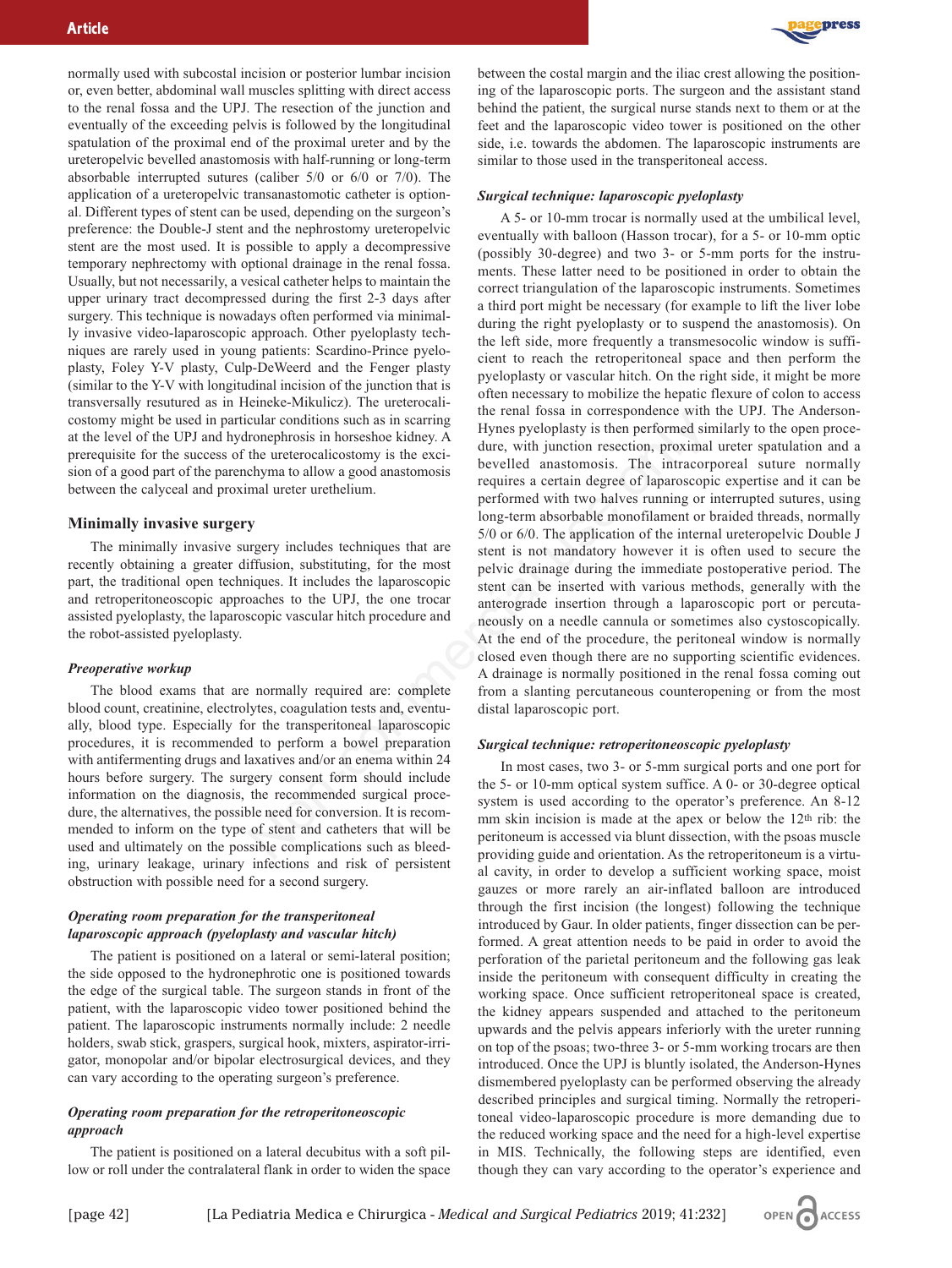

preference: A) Junction anchoring on the psoas muscle. B) Opening of the dilated pelvis in a declive position and spatulation of the proximal ureter. C) suturing of the anterior border of the ureteropelvic anastomosis (interrupted or running sutures). D) Resection of the UPJ and of part of the redundant pelvis (not necessarily). E) insertion of internal Double J stent via anterograde percutaneous access. F) Completion of the anastomosis on the posterior border and completion of the pyeloplasty with running or interrupted suture. G) Possible drainage of the renal fossa.

#### *Surgical technique: one-trocar-assisted pyeloplasty*

This technique combines the advantages of the minimallyinvasiveness of the video-laparoscopic approaches with the practicality and safeness of the open pyeloplasty at the cutaneous level. However, it can be used with increased safety in patients with reduced body weight (< 20kg), no older than 5-6 years of age, with reduced fat pad and relatively thin abdominal walls. The main stages of the procedure consist of: A) 15-18 mm skin incision at the apex or below the 12th ipsilateral rib, as in the previously described retroperitoneoscopy. B) Introduction of a 10-mm Hasson balloon trocar and 10-mm optical instrument through a 5-mm surgical port. The 5-mm laparoscopic instruments are similar to the ones used in other video-laparoscopic procedures. C) Blunt mobilization of the posterior peritoneum from the psoas muscle to the renal fossa via optic instrument and laparoscopic swab, favored by a CO2 pressure of approximately 9 mmHg. D) Identification of the lower pole of the kidney, the proximal ureter and the pelvis. E) Vessel-loop lifting of the UPJ to the subcutaneous level. F) Working trocar removal and continuation of the procedure via traditional Anderson-Haynes technique at the cutaneous-subcutaneous level (loops or optical magnification), exteriorizing the obstructed UPJ through the laparoscopic port. G) Double J stent insertion and suturing completion with 5/0 or 6/0 sutures, repositioning of the junction in the renal fossa and laparoscopic verification of absence of excretory duct kinking or torsion. H) Elective application of a drainage in the renal fossa. Useful Foley catheter for 24-72 hours. The technique does not require a high-level laparoscopic experience as intracorporeal sutures are not expected. It can also be used in case of aberrant vessels however it requires the section of the junction and the ureteral vessel transposition. Normally, it cannot be used for the vascular hitch. If necessary, the widening of the incision of the laparoscopic port can be easily performed and it is possible to proceed with a semi-conversion. nondomino a robunal reason bandomical contact that the mean bandominal from the some sumpleted and the posterof the posterof the posterof the posterof the posterof the posterof the posterof the posterof the posterof the p

#### *Surgical technique: vascular hitch*

This technique can be performed in case of lower pole aberrant vessels obstructing the proximal ureter. In order to use this technique, a correct selection of the patient is essential: the vascular hitch is reserved to cases of hydronephrosis caused by pure extrinsic compression of the junction due to lower pole aberrant vessels. It is necessary to know that the extrinsic compression might coexist with an intrinsic compression of the UPJ: these cases need to be recognized in order to avoid a long-term failure of the eventually adopted vascular hitch technique. The technique is certainly attractive as it does not require the section and the anastomosis of the excretory duct and the non-systematic application of ureteropelvic stent. The classic shape of hydronephrosis caused by aberrant polar vessels normally occurs in school-age children or adolescents with pain and intermittent pelvic dilation more frequently without calyceal dilation. The presence of aberrant vessels is verified via Color Doppler ultrasonography and MRA, although their presence become certain only via surgical exploration. The laparoscopic transperitoneal access is the first-choice procedure as the vessels

run anteriorly to the excretory ducts and it is analogous to the one performed for the dismembered pyeloplasty. Therefore, once the aberrant vessels are identified, they are carefully displaced cranially on the pelvis in order to release the junction. An intraoperative test is performed with the administration of furosemide (1mg/kg) after water load (20mL/kg) to laparoscopically visualize the good ureteropelvic transit with pelvic decompression, therefore excluding the coexistence of an intrinsic obstruction. A difficulty in emptying the pelvis after the test, a thin junction with fibrotic and nonlinear aspect should worn the surgeon in performing the vascular hitch instead of the classic Anderson-Hynes. It is possible to use two or three 3- or 5-mm ports and an umbilical 5- or 10-mm optical port. The access to the renal pelvis is analogous to the one used for the pyeloplasty. The lower pole vessels are identified, mobilized (eventually, on surgical tape) and the pelvis together with the proximal ureter are adequately released from possible adhesions. The water load test with furosemide has to demonstrate a good urine passage with pelvic decompression. In case of doubtful response, it is possible to perform a pyeloplasty with ureterovascular transposition (Anderson-Hynes dismembered pyeloplasty) or without transposition (ex. Fenger plasty). The anchoring of the polar vessels cranially and distally to the UPJ is normally realized with two/three interrupted sutures that secure the perivascular tissue to the pelvic wall as in Hellstrom procedure (1949) or by creating a hammock with the pelvic wall, to sustain the vascular pedicle, as suggested by Chapman (1959) with two/four 2/0, 3/0 or 4/0 absorbable or non-absorbable sutures. This latter appears the simplest and safest technique to avoid damages to the aberrant vascular pedicle. Although this technique is not recent and the latest data from the literature are reassuring, the long-term results of this video-laparoscopic technique are still to be confirmed and a careful follow-up is recommended.

#### *Surgical technique: robot-assisted laparoscopic pyeloplasty*

This technique is normally performed via transperitoneal approach, by using a 10-mm umbilical port for the optic and two 5-, 8- or 10-mm working ports. Occasionally, it is possible to use an additional working port. The technique is similar to the one used in the described transperitoneal laparoscopic pyeloplasty, however it preferably adapts to children older than 4-5 years of age, even though cases of application also during the first year of age are reported in literature. The great advantage of the robot assistance is due to the relative easiness in performing the intracorporeal suture. Moreover, further advantages are represented by a better ergonomics for the surgeon, a three-dimensional vision, hands tremors filtering and a greater articulation obtained by the laparoscopic instruments. The disadvantages are represented by instruments and ports that are not ideal for younger patients and, above all, by the high purchasing and maintaining costs of the robot, that are still nowadays prohibitive for some pediatric urological surgery centers.

#### *Surgical technique: endopyelotomy*

Several balloon catheters have been suggested and used for the dilation or endoscopic dissection of the UPJ, via anterior nephrectomy approach or via retrograde ascending approach, via ureteroscopy or under radiological guidance. This technique requires the application of ureteropelvic Double-J stents. A discrete success was demonstrated in adult patients with history of failed pyeloplasty, while no satisfactory results have been reported for the congenital hydronephrosis due to intrinsic junction condition in pediatric patients. This technique does not have to be used in case of suspected lower pole aberrant vessels.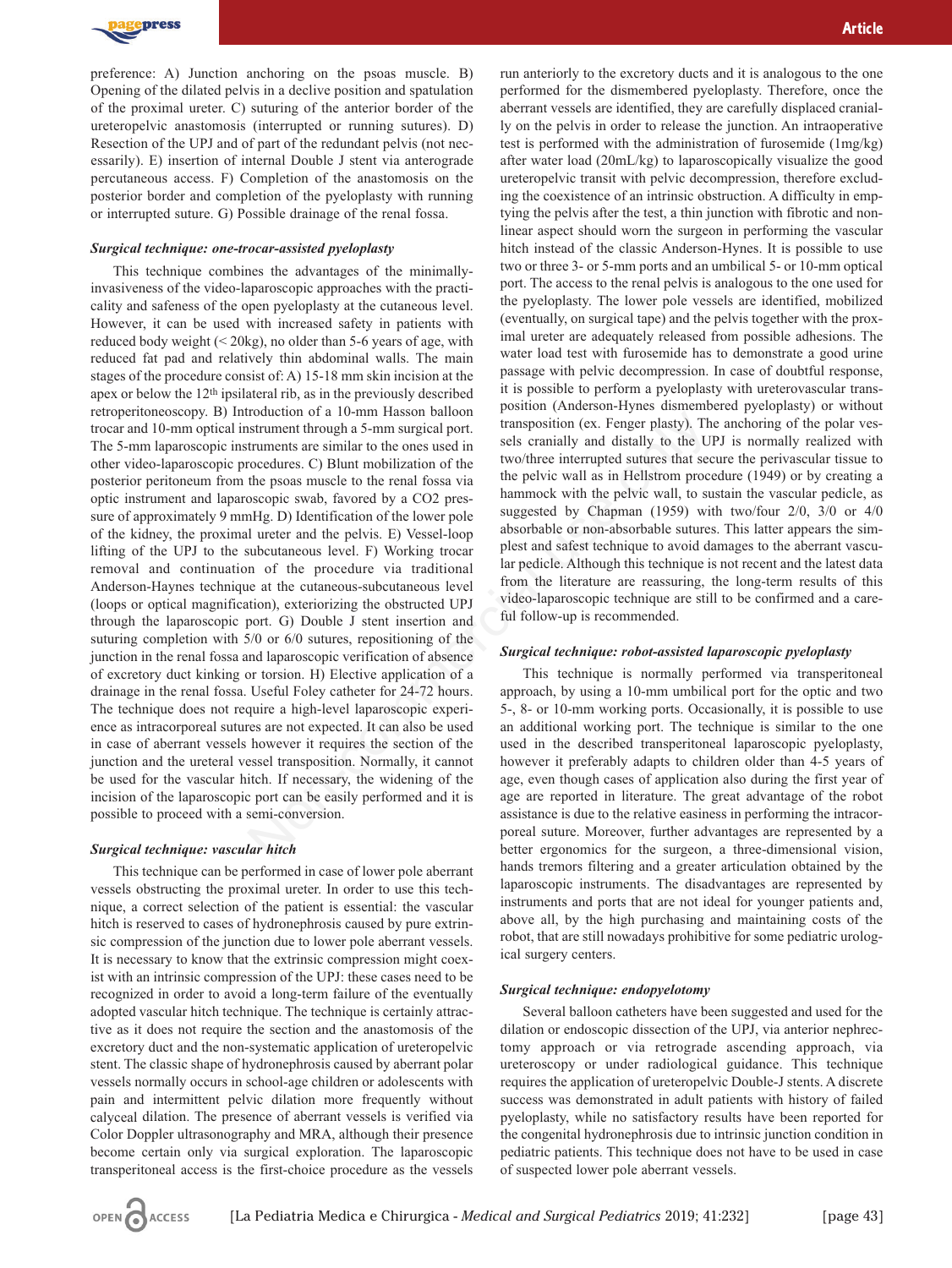

#### **Post-operative treatment and follow-up**

In literature, there is a wide variety on the use or non-use, at the surgeon's discretion, of ureteropelvic stents, peripelvic drainage and vesical catheter with no certain evidence of a statistically valid efficacy. Generally, a transanastomotic stent is used: either an external nephrostomy catheter, to be removed after 7 days, or an internal Double-J stent, to be removed via cystoscopy with foreign body forceps after approx. 4-6 weeks. The renal fossa drainages are normally removed within 3-4 days, in absence of wound secretions. The antibiotic coverage is recommended during the first 7 days and a low-dose prophylaxis might be maintained in case of internal Double J stent that might cause possible bacterial colonization and reflux. The instrumental follow-up studies normally consist of a renal ultrasonography 3, 6 and 12 months after surgery and a MAG3 dynamic renal scintigraphy 6-12 months after surgery although the frequency of the follow-up studies might vary according to the surgeon's preference and the specific condition of the patient who underwent surgery. It might be recommended to periodically monitor the arterial blood pressure especially in patient with reduced residual renal function due to the risk of renovascular hypertension. It is often recommended to perform a complete nephrology/urology follow-up at puberty.

# **Conclusions**

The standard pyeloplasty with open lateral access is a technique with a high rate of success (95-98%) in solving the upper junction obstruction. Therefore, any innovative approach, in particular the minimally invasive video-laparoscopic techniques, needs to confront with it. The minimally invasive techniques represent, without doubt, a great advantage for the young patient and for the length of hospital stay, especially in older children. An intermediate technique between the open surgery and the laparoscopic surgery is the retroperitoneal video-laparoscopic assisted pyeloplasty (OTAP-OPRAP) that might represent a valid and practical option before moving to the pure minimally invasive intracorporeal technique. The Anderson-Hynes dismembered laparoscopic pyeloplasty is more demanding, especially when performed with a retroperitoneal access, however it guarantees optimal results in experienced hands. The transperitoneal laparoscopic vascular hitch technique offers optimal results in case of hydronephrosis caused by aberrant vessels, provide that a rigorous case selection is performed. The robot-assisted pyeloplasty is optimal in young patients older than infants as long as the instruments and trained personnel are available. main unction due to the risk of remains unction due of the risk of the recommended to perform a scopic approach recede at year-<br>
often recommended to perform a scopic approach recede at year-<br>
l. Gundeti MS, Reynolds WS, D

What is certain is that the minimally invasive video-laparoscopic techniques are currently replacing the traditional open pyeloplasty in an increasingly number of Pediatric Urology and Surgery centers.

## **References**

- 1. Hellstrom J, Giertz G, Lindblom R. Pathogenesis and treatment of hydronephrosis. Paris, France: Societé International d'Urologie, 1949.
- 2. Chapman TL. Urology in outline. London: Churchill Livingstone, 1959.
- 3. Dewan P, Clark S, Cendron S, Henning P. Ureterocalycostomy in the management of pelvi-ureteric junction obstruction in the horseshoe kidney. BJU Int 1999 84:366-8.
- 4. Janetschek G, Peschel R, Bartsch G. Laparoscopic Fenger plasty. J Endourol 2000;14:889-93.
- 5. Woodward M, Frank D. Postnatal management of antenatal hydronephrosis. Brit J Urol Int 2002;89:149-56.
- 6. Wilkinson AG, Rajan P, MacKinlay GA. Endoluminal ballon dilatation for pelvi-ureteric junction obstruction in children: an effective alternative to open pyeloplasty. J Pediatr Urol 2005; 1;301-5.
- 7. Dhillon HK. Antenatal diagnosis of urinary tract anomalies. 2nd ed. London, UK: Hodder Amold Publishers Ldt.; 2005. Chapter 50.
- 8. Lima M, Tursini S, Ruggeri G, et al. One trocar assisted pyeloplasty (OTAP): initial experience and codification of a technique. Pediatr Med Chir 2007;29:108-11.
- 9. Braga LH, Lorenzo AJ, Sheldon S, et al. Failed pyeloplasty in children: comparative analysis of retogtade endopyelotomy versus pyeloplasty. J Urol 2007;178:2571-5.
- 10. Tanaka ST, Gtantham JA, Thomas JC, et al. A comparison of open versus laparoscopic pediatric pyeloplasty using the pediatric health information system database: do benefits of laparoscopic approach recede at younger ages? J Urol 2008;180:1479.
- 11. Gundeti MS, Reynolds WS, Duffy PG, Mushtaq I. Further experience with the vascular hitch (laparoscopic transposition of lower pole crossing vessels): an alternative treatment for pediatric ureterovascular ureteropelvic junction obstruction. J Urol 2008;180:1832-6.
- 12. Valla JS, Breaud J, Griffin SJ, et al. Retroperitoneoscopic vs open dismembered pyeloplasty foe ureteropelvic junction obstruction in children. J Pediatr Urol 2009;5:168-71.
- 13. Caione P, Lais A, Gerocarni Nappo S. One-port retroperitoneoscopic assisted pyeloplasty versus open dismembered pyeolplasty in young children. J Urol 2010;184:2009-15.
- 14. Scuderi MG, Arena S, Di Benedetto V. One-trocar assisted pyeloplssty. J Laparoendosc Adv Surg Tech 2011;21:651-4.
- 15. Peters CA: Pediatric robo-assisted pyeloplasty. J Endourol 2011;25:179-85.
- 16. Radfort A, Thomas DFM, Subramaniam R. Ureterocalycostomy in children: 12 years experience in a single centre. BUJ Int 2011;108:434-8.
- 17. Polok M, Chrzan R, Veenboer P, et al. Nondismembered pyeloplasty in a pediatric population: results of 34 open and laparoscopic procedures. Urology 2011;78:891-4.
- 18. Sakoda A, Cherian A, Mushtaq I. Laparoscopic transposition of lower pole crossing vessels ('vascular hitch') in pure extrinsic pelvi-ureteric junction (PUJ) obstruction in children. Brit J Urol Int 2011;108:1364-8.
- 19. Cherian A, Nemade H. The 'double hitch' manoeuvre in laparoscopic pyeloplasty. Early experience. J Ped Urol 2013; 9:524-6.
- 20. Lima M, Ruggeri G, Messina P, et al. One-trocar assisted pyeloplasty in children: an 8-year single institution experience. Eur J Pediatr Surg 2015;25:262-8.
- 21. Silva MV, Levy AC, Finkelstein JB, et al. Is peri-operative urethral catheter drainage enough? The case of stentless pediatric robotic pyeloplasty. J Pediatr Urol 2015;11:175-9.
- 22. Lee LC, Kanaroglou N, Gleason JM, et al. Impact of drainage technique on pediatric pyeloplasty: Comparative analysis of externalized uretero-pyelostomy versus double-J internal stents. Can Urol Assoc 2015;9:453-7.
- 23. Badawy H, Zoaier A, Ghoneim T, Hanno A. Transperitoneal versus retroperitoneal laparoscopic pyeloplasty in children: randomized clinical trial. J Pediatr Urol 2015;11:122.
- 24. Salo M, Altemani TS, Anderberg M. Pyeloplasty in children: